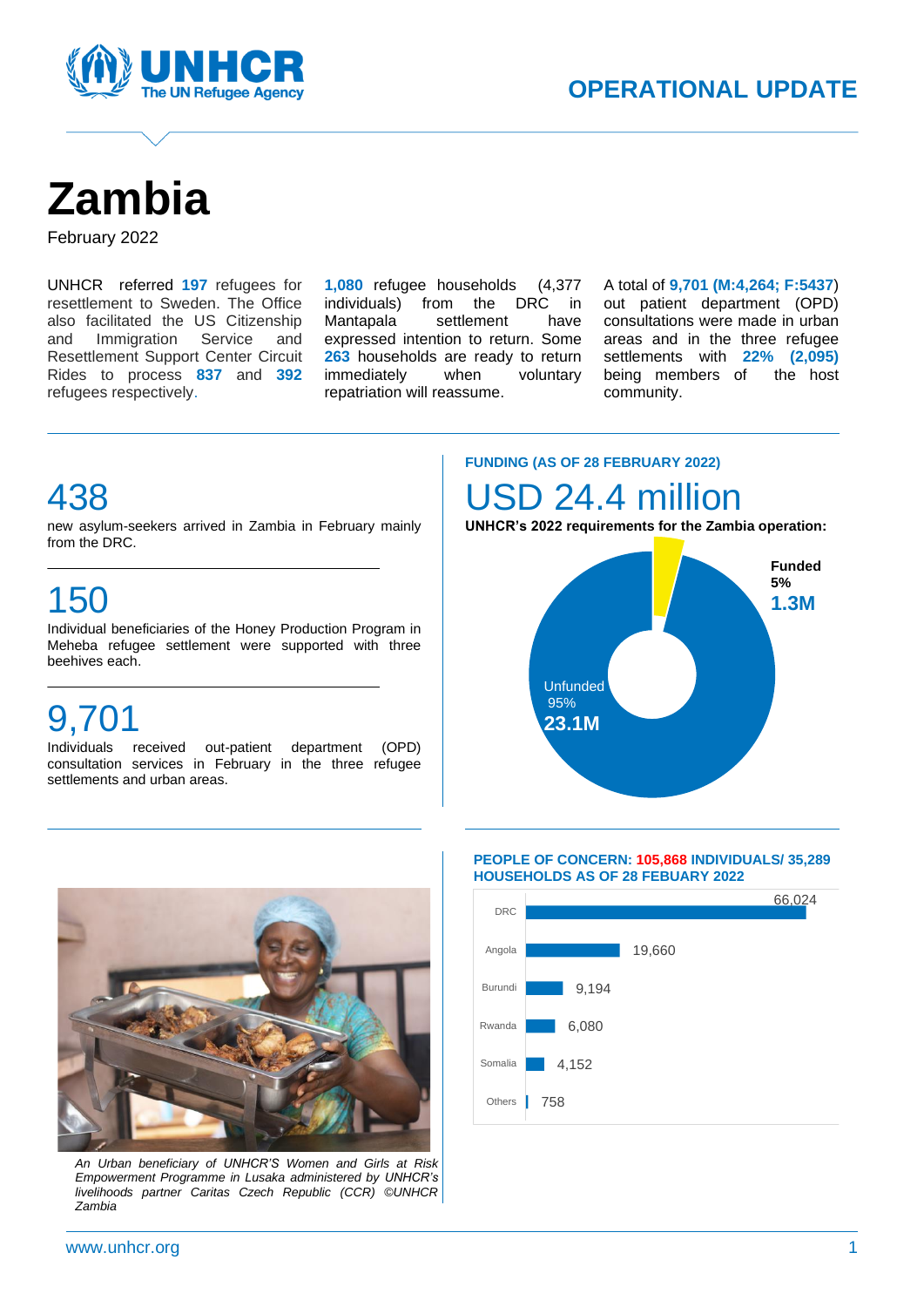

## Operational Context

The Government of the Republic of Zambia (GRZ) leads and coordinates the refugee response in line with its commitments under the Global Compact on Refugees (GCR) and the Comprehensive Refugee Response Framework (CRRF). Under the 2017 Refugee Act, the Office of the Commissioner for Refugees (COR), within the Ministry of Home Affairs and Internal Security (MHA-IS), is mandated to deal with refugee matters. UNHCR supports the Government in the protection, assistance and finding durable solutions for refugees. The response to the arrival of refugees from DRC is coordinated by a committee composed of key line ministries, the UN Resident Coordinator's Office and UNHCR. The Ministry of Home Affairs and Internal Security chairs the Committee.

- As of 28 February, Zambia was hosting **105,868** PoCs (**76,093** refugees, **4,874** asylum-seekers and **24,901** others of concern*)* comprising **35,289** families/households.
	- ➢ Meheba refugee settlement: **35,164** individuals.
	- ➢ Mayukwayukwa refugee settlement**: 21,532** individuals.
	- ➢ Self-Settled (Government estimate): **12,404** individuals.
	- ➢ Urban Lusaka and Ndola: **18,490** individuals.
	- ➢ Mantapala refugee settlement: **18,278** individuals*.*
- During the reporting period, there was an increase of **880** individuals (438 new arrivals, 197 new births and 245 In-Situ registrations).
- Out of 105,868, **46%** were women**, 47%** children (aged between 0-17 years old) and **4%** elderly (age above 59 years old).
- Out of the new arrivals, **79%** were from the DRC, **11%** from Burundi, **8%** from Somalia and the rest other nationalities.

UNHCR has four offices in Zambia: Representation office in Lusaka, field offices in Solwezi and Kawambwa, and a field unit in Kaoma. UNHCR Zambia has **108** staff throughout the country including **55** national, **24** international and **29** affiliate staff.

## Achievements

### **PROTECTION**

#### **Achievements and Impact**

- The GRZ has developed the National Migration Policy to promote safe mobility and to curb human trafficking. Zambia's Minister of Home Affairs and Internal Security announced that the policy will be launched by June this year. The Government believes that a well-managed migration is vital to curbing human trafficking and upholding human rights of migrants. The United Nations will support Zambia in mainstreaming migration in national development policies. UNHCR will work within the UN system to support this process.
- The new Commissioner for Refugees, accompanied by Senior Legal Advisor, undertook a familiarisation visit to Mayukwayukwa refugee settlement in February during which he met with Government and humanitarian staff in the settlement and the town of Kaoma as well as familiriazing himself with various sectors implemented in the settlement such as protection, health, community services and livelihoods,
- Congolese voluntary repatriation meetings were held in Lusaka and Nchelenge. Though the exact date for the continuation of voluntary repatriation is yet to be determined, after consultations with Government and other stakeholders, currently, there are 1,080 households (4,377 individuals) in Mantapala refugee settlement who have expressed their intentions to return. Some 263 households are ready to return as soon as possible. A total of 514 households (4,377) are ready to return within 2022, while 303 households have no timeframe specified for their return. The intended return areas are Haut-Katanga and Tanganyika mainly Pweto, Lubumbashi and Moba respectively.
- To promote minority rights, UNHCR held an information session with 30 PoCs at Lusaka's Makeni refugee transit centre. The session was meant to update individuals on procedures in place regarding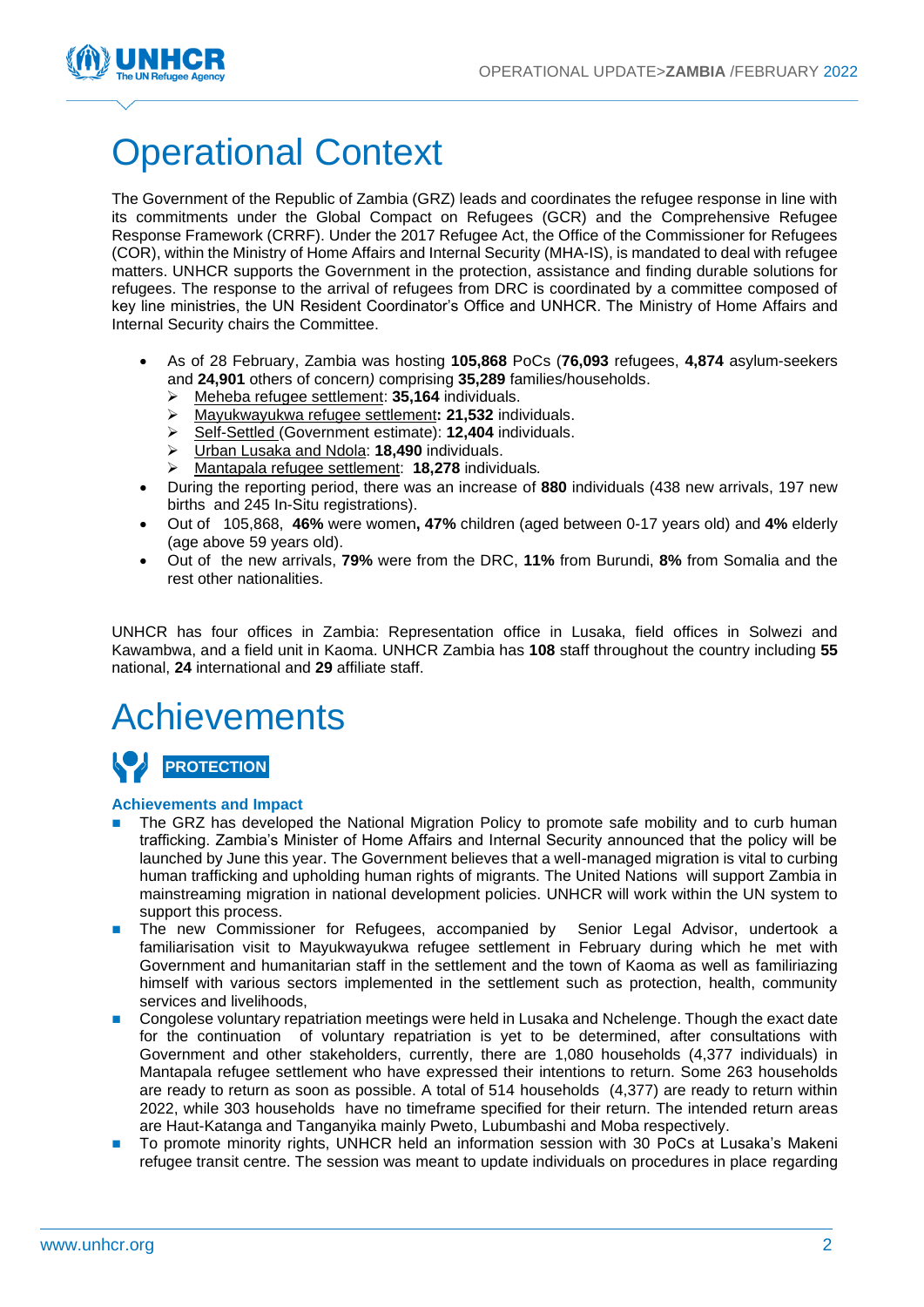

the management of their cases and to hear directly from them on protection concerns currently affecting them. The session was facilitated by the COR and UNHCR.

- UNHCR and COR carried out community engagement/sensitization meetings in the four outreach centres namely in Kanyama, George, Chipata and Chawama as well as at UNHCR Lusaka with refugees and refugee leaders on CBI, resettlement and complementary pathways. In addition, vulnerability assessments were carried out in the communities were PoCs reside.
- UNHCR continued with detention monitoring by visiting UNHCR correctional centres in Lusaka to follow up on the release of PoCs who had been detained by the Immigration Department for various immigration related offenses. Seven PoCs, who had been detained in February, were released.
- In Meheba refugee settlement, the COR has deployed a female Legal Assistant to support the work of the Legal Advisor in the settlement. Increased staffing will promote efficiency in case management and timely internal monitoring and reporting. The presence of female staff in the refugee status determination process will also enhance the identification of gender related claims from the onset and thereby reinforcing the age, gender and diversity approach in refugee protection.
- In Mantapala settlement, Women in Law and Development in Africa (WiLDAF), in collaboration with the Ministry of Community Development and Social Services (MCDSS) and UNHCR, conducted a survey of 50 community members (38 refugees and 12 host community members) to better understand the consequences of substance abuse and gender-based violence. WiLDAF will share the survey results with relevant stakeholders after the data analysis phase.
- In Mayukwayukwa refugee settlement, gender-based violence (GBV) monitors, under the supervision of the Ministry of Community Development and Social Services (MCDSS), conducted awarenessraising campaigns on the rights of children and women through focus group discussions and public meetings in various parts of the settlement. A total of 284 individuals were reached during the exercise.

#### **Identified Need and Remaining Gap**

Accommodation is required to host the police staff in the three refugee settlements.



#### **Achievements and Impact**

- ◼ UNHCR Lusaka carried out sensitization meetings with refugee communities and leaders to share information on available education support services provided by UNHCR. The information also covered the DAFI tertiary scholarship programme for refugees and the recent 200 Cavendish University partial scholarships.
- CCR continued to receive applications for education support in Lusaka. COR, UNHCR and partners, such as Ministry of Community Development and Social Services, commenced vulnerability assessments to provide education support to refugee children in 2022.
- In Meheba refugee settlement, UNHCR handed over 30 laptops procured under the Education Cannot Wait funding to COR, which were delivered to Meheba Zone H, Meheba G and Meheba F schools. Each school received 10 laptops to enhance their Internet Communication Technology (ICT) classes.
- UNHCR and Plan International handed over a 1x2 Classroom block in Block-17 in Mantapala refugee settlement to the Ministry of Education (MoE). The classrooms, initially with a focus on Early Childhood Education (ECE), will significantly reduce the distance the children walk to school. A total of 160 ECE learners have initially been enrolled in the school after an ECE training program was organised by MoE and UNICEF for additional teachers.
- The Ministry of Education, through the District Education Board Secretary (DEBS) in Nchelenge District, conducted capacity building trainings for 10 Zambian teachers (five female and five male) on catch up lessons which aim to conduct remedial lessons in literacy and numeracy for learners in lower primary grades to build their academic foundation.

#### **Identified Need and Remaining Gap**

A school in Zone E of Meheba refugee settlement does not have any solar system, therefore it is unable to provide ICT classes for the students. Additional resources are required to install a solar system.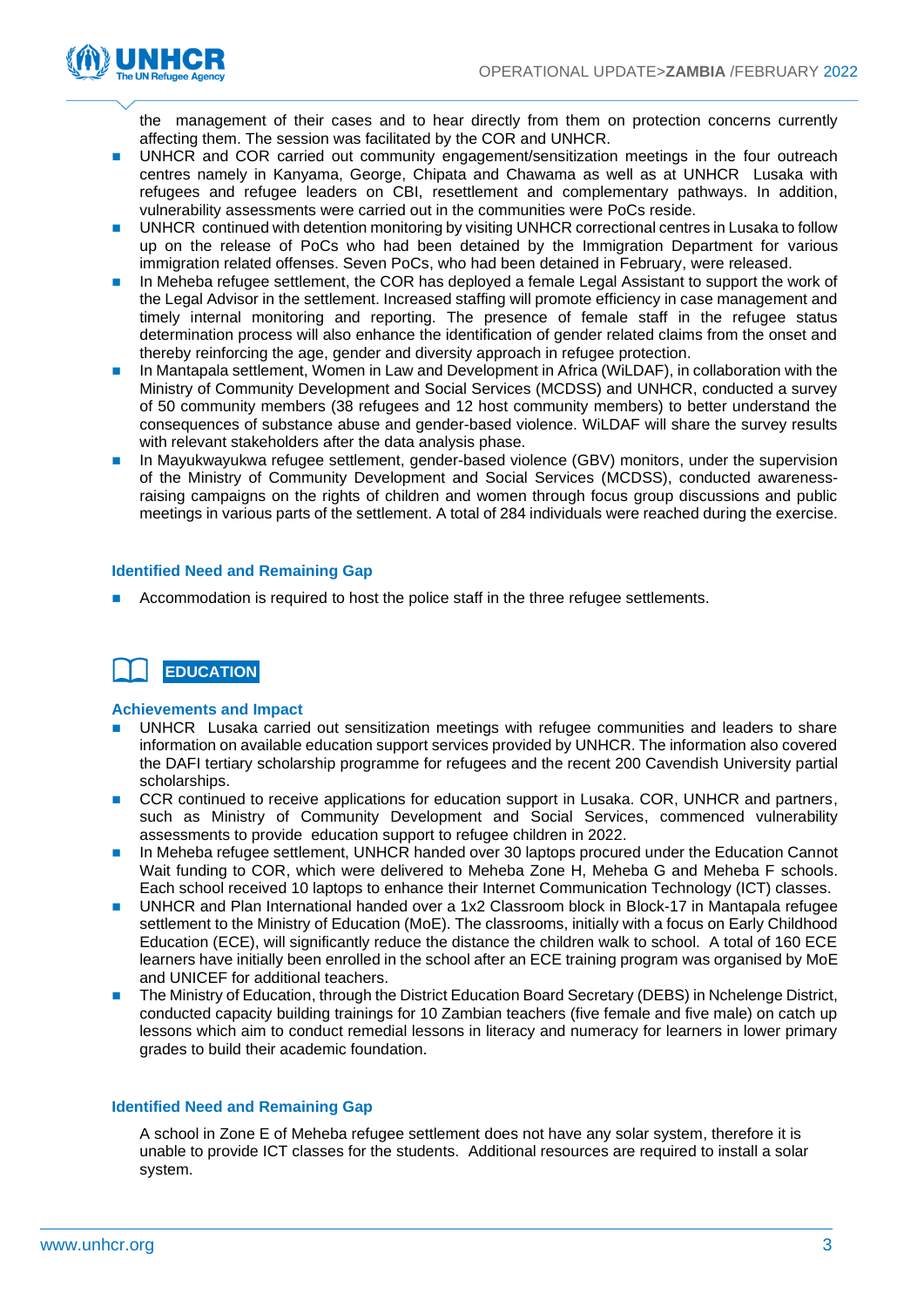



#### **Achievements and Impact**

- UNHCR continued supporting Government, through the Ministry of Health (MoH), to provide improved healthcare services to refugees and the host community. A total of 9,701 (M:4,264; F:5437) out patient department (OPD) consultations were made countrywide, with 22% (2,095) being members from the host community. Out of the total attendance, 11% (1,112) were children under five years of age while 486 were male and 626 females.
- Sensitization and awareness campaigns in the context of COVID-19 prevention were on-going in the three refugee settlements, reaching a total of 7,454 PoCs. During the month under review, COVID-19 cumulative statistics among the PoCs remained at 238 (M:105;F:133), out of which 99% (236) recovered while the cumulative number of deaths remained at two.
- With regard to COVID-19 vaccinations, 5,311 PoCs were vaccinated, with 1,937 PoCs having received the first dose, while 3,428 were fully vaccinated by the end of the reporting month.
- As a way of supporting the Government through MoH to fight the COVID-19 pandemic in Mantapala refugee settlement and neighboring host communities, UNHCR supplied and handed over 3,050 surgical gloves, 570 surgical gowns, 23 infrared thermometers, 300 disposable face shields, 660x 500mls of hand sanitizer,100 pieces of protective Goggles, 5,900 medical masks, 11,800 surgical masks, 10 pieces of fingertip pulse oximeters and 10 Sphygmomanometers to enhance case management and infection prevention and control.

#### **Identified Needs and Remaining Gaps**

■ COVID-19 vaccine uptake hesitancy among the PoCs and host community continued as a challenge. However, UNHCR continued supporting community health workers (CHWs) to promote uptake of the tests and vaccines among PoCs and host community members.



**FOOD SECURITY AND NUTRITION**

#### **Achievements and Impact**

- ◼ COR, a partner Action Africa Help (AAH), WFP, and UNHCR collaborated to hold a pre- and postdistribution meetings with refugee leaders to discuss food assistance. Food assistance through Cashbased Transfer (CBT) programme has recently experienced less complications than it did in 2021, according to refugee leaders. They did, however, express worry over the Mobile Telecommunication Network (MTN) agents' lack of availability during distribution, which led some refugees to travel outside the settlement to obtain cash from other MTN agents in Nchelenge. The leaders also stressed the importance of sharing the schedule of in-kind food distributions with the community ahead of time so that refugees can pick up their entitlements on time at distribution centres. Action items were agreed upon during the meeting to address the challenges identified by the refugee leaders.
- In February, a UNHCR Multi-functional Team (MFT) on cash-based intervention (CBI) finalized and updated its Standard Operating Procedures (SOPs). The operation is targeting 3,000 beneficiaries with a total budget of USD 600,000 and expects to disburse the first quarterly payment by the end of March 2022.
- In Meheba refugee settlement, A total of 11 malnourished children under five years old were supported with Ready-to-Use Therapeutic Food (RUFT) nutrition supplements through the Ministry of Health Nutrition program.

#### **Identified Needs and Remaining Gaps**

■ The supplementary feeding program for 2022 in Meheba refugee settlement under COR has not started due to the delayed provision of funds. A workplan meeting has been set to discuss and ensure the start of the program.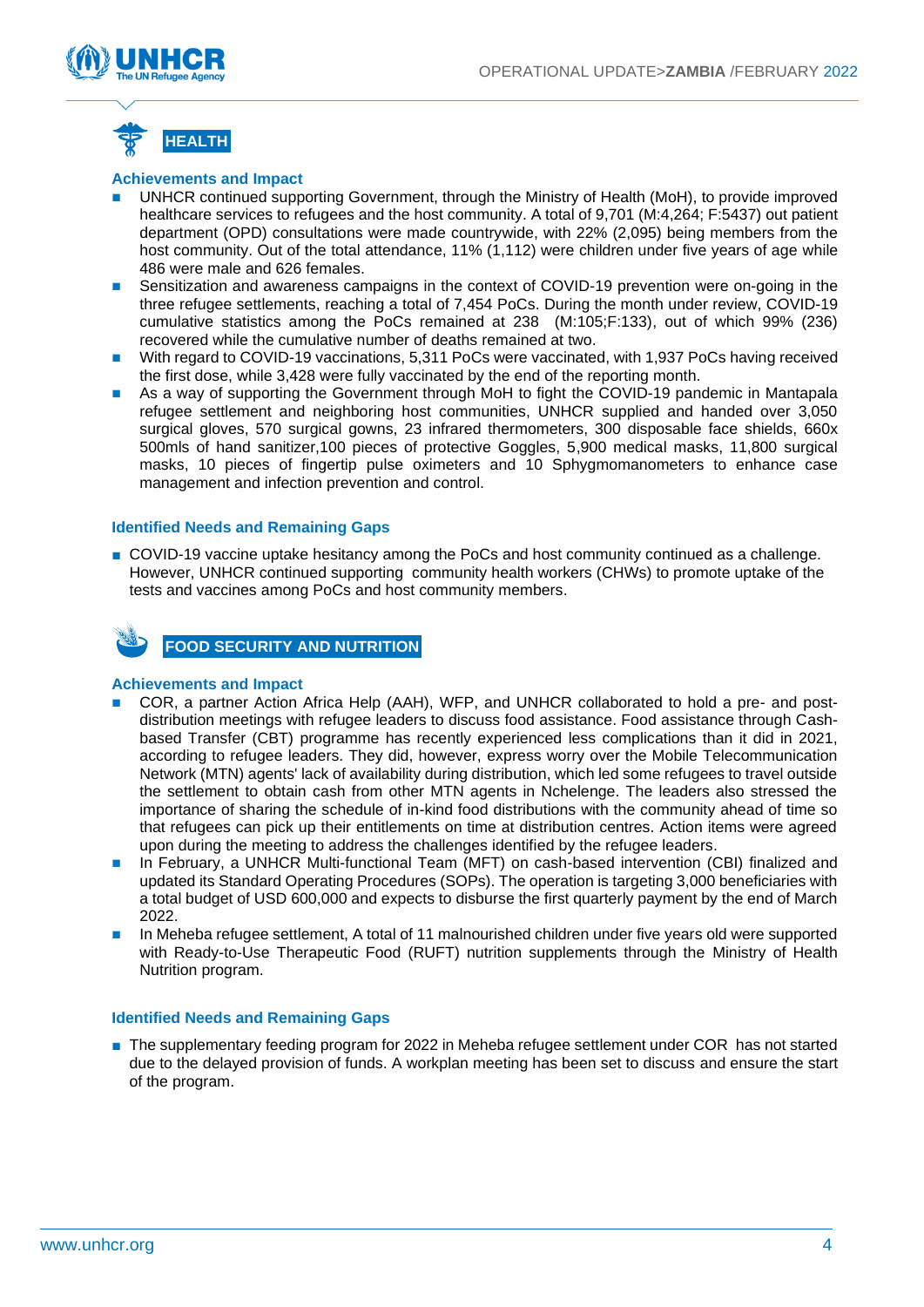



#### **WATER, SANITATION AND ENERGY**

#### **Achievements and Impact**

- World Vision Zambia (WVZ), with funding support from UNICEF, completed the roofing of eight permanent ventilated pit latrines at Chiengi Transit Centre. The next stage will be installing finishes, wall plastering and painting.
- In Mantapala refugee settlement, UNICEF and WVZ handed over 26 permanent institutional latrines with 57 drop holes to COR. The institutions/locations include the Market in Block-13, the School in Block-17, and the Design and Technology Workshop. The latrines were built with funding support from the German state-owned investment and development bank (KfW) through UNICEF and in collaboration with UNHCR.
- ◼ Community Health Workers in Meheba refugee settlement concluded supervising of cleaning of water points/fencing. A total of 210 water points were cleaned in all four blocks as well as five non- functioning water points repaired.
- In Meheba refugee settlement, the completed structures of 28 x 2 VIP latrines constructed by Brick World, a partner, were monitored by a multi-functional team (MFT) as they are about to be handed over for use at Kamiba clinic, Meheba B clinic, Jagaimo clinic and Meheba A Clinic.
- Routine operation and maintenance works were conducted in Mayukwayukwa refugee settlement on submersible water pump supplying water to Mayukwayukwa Combined School. The identified faults on the submersible water pump were successfully rectified and water supply was restored. Furthermore, routine monitoring of construction of sanitation facilities in institutions (schools, clinics, offices, markets) in the settlement was conducted by a team from UNHCR, GOPA Infra and Department of Water Affairs. Progress on construction of sanitation facilities in the settlement is at about 89% complete (8 out of 10 sites completed), while overall progress (settlement and host community) is at 68% completed

#### **Identified Needs and Remaining Gaps**

- The repair and replacement of water tanks has been identified as gap in Meheba refugee settlement. The issue has been shared with UNICEF for their consideration and action. Furthermore, granular chlorine is urgently required to chlorinate water points due to the rising water level during rainy season.
- In Mayukwayukwa refugee settlement, construction of standard septic tank at Safe Haven is needed,



#### **Achievements and Impact**

NTR

**Identified Need and Remaining Gap**

 $\blacksquare$  NTR



In 2018, Zambia adopted the mainstreaming approach to address refugee-related matters. The approach requires that all the line ministries (Agriculture, Health, Education and Community Development and Social Services) operating in the three refugee settlements and urban areas providing services to refugees collaborate with COR, the main interlocutor for UNHCR. This measure is in line with and reinforces the Government's shift from sectoral to multi-sectoral and outcome-based programming as embedded in the 7th National Development Plan. The approach is also in line with the Zambia-United Nations Sustainable Development Partnership Framework, which governs how the United Nations in Zambia aligns with and supports the Zambian Government in delivering development, and the Comprehensive Refugee Response Framework (CRRF) as embedded in the Global Compact on Refugees (GCR).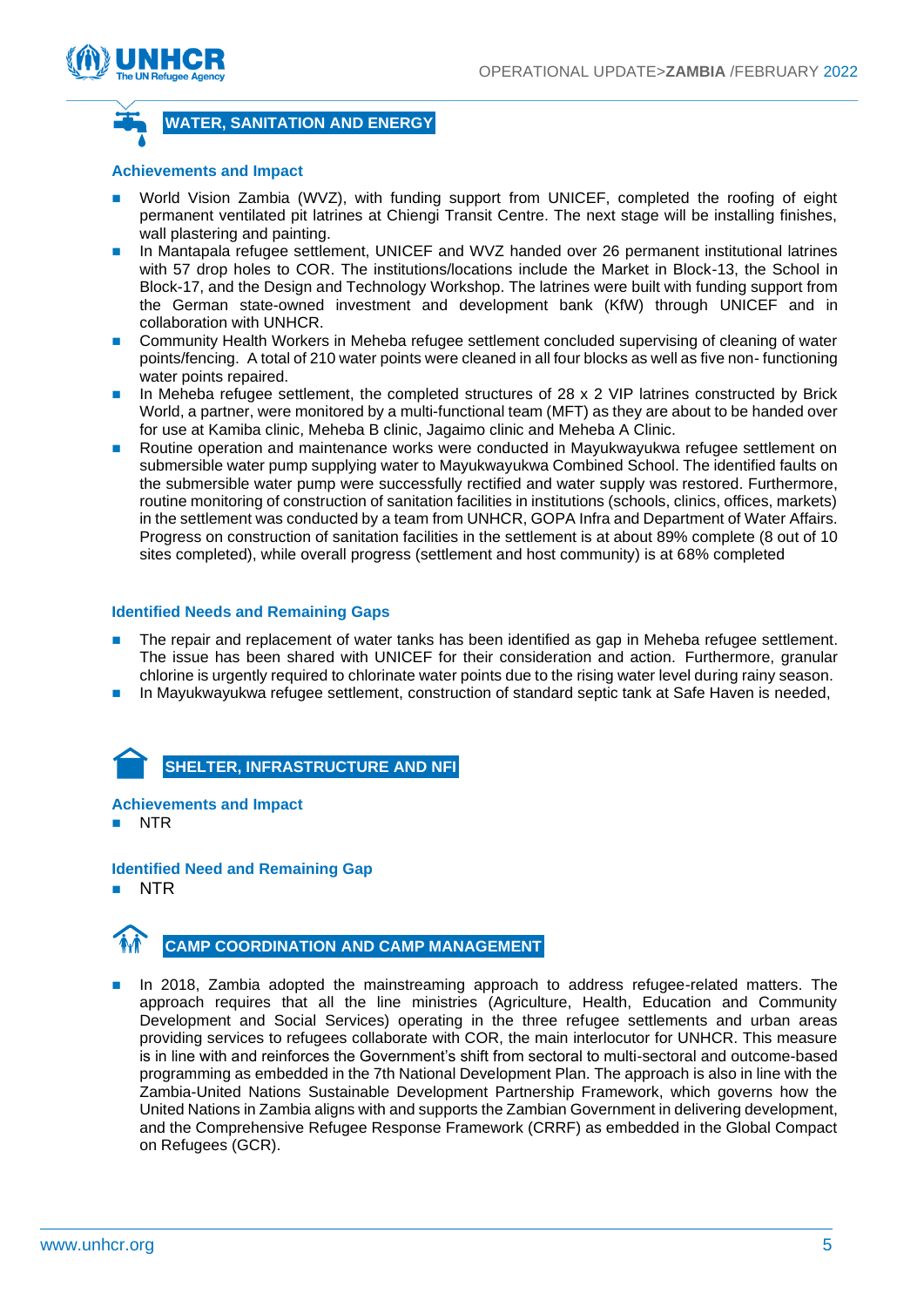

#### **COMMUNITY EMPOWERMENT AND SELF RELIANCE**

#### **Achievements and Impact**

- In Meheba refugee settlement, a total of 75 beekeepers from the target of 150 participants on the honey production support program were supported with three bee hives each. Honey production in Meheba is being promoted as an alternative value chain for refugee farmers considering climate change crisis which has greatly affected rain fed agricultural production which is practiced by the majority of smallscale farmers.
- In February, UNHCR, through its main livelihoods project partner CCR, begun beneficiary identification and selection processes for 2022 livelihoods implementation. Owing to inadequate funding, a limited number of PoCs will be directly supported in 2022 representing only 25% of those supported through UNHCR funding in 2021. In view of the prevailing situation, UNHCR will build on its facilitative role reaching out to other operational and development partners to include refugees. Resultantly, gains made to include refugees in farmer input support programmes by Government and Development partners will be strengthened through engagement with Ministry of Agriculture, Harvest Plus and World Vision implementing an ultra-poor graduation project.
- A delegation from the European Union and WVZ accompanied by the UNHCR Representative in Zambia visited Mantapala settlement to inspect WASH infrastructure, including latrines and water mechanization systems, the ultra-poor graduation model project, as well as the SGBV one-stop centre. The delegation also visited a dam constructed by World Vision for the local community in Luwingu District, Luapula Province. The aim of visiting the dam was to understand its impact on the local people and to consider replicating it in the settlement to enhance agricultural production among refugees and the host community members.

#### **Identified Needs and Remaining Gaps**

- Monitoring of 2021 beneficiaries was challenging due to bad road conditions caused by rains in Meheba refugee settlement . As the project vehicle was not able to maneuver the slippery roads, staff opted to walk long distances to reach beneficiaries.
- Monitoring of 2021 beneficiaries in Mantapala and Lusaka was also made difficult by the withdrawal/ reduction of CCR field staff in these locations. The sector has made a request for community incentive livelihood mentors to be enrolled in Mantapala (3) and under CCR in Lusaka (1).
- There has been increased interest in 2021 livelihoods support owing to high number of applications received in Lusaka urban programme. Additional applicants will be shortlisted and kept on waiting list if any additional resources are received during the year.
- Livelihood support in Meheba refugee settlement remains a need for refugees and people of concern who do not wish to engage in agriculture in preference for trade. The law remains restrictive on the engagement of refugees in formal work and made it conditional on being in possession of an investors permit for self-employment or a work permit for those employed. Continued advocacy with Government of the Republic of Zambia on legislative review at Lusaka level continues.

### **DURABLE SOLUTIONS**

#### **Achievements and Impact**

■ UNHCR referred 197 individuals for resettlement to Sweden. It also facilitated the US Citizenship and Immigration Services in-country Circuit Ride, during which the US scheduled to interview and adjudicate on **837** of UNHCR referred refugees. UNHCR also facilitated the US Government's Resettlement Support Center's Circuit Ride, during which the US planned on conducting pre-screening interviews for **392** of UNHCR referred refugees. In addition, the Resettlement Unit in Lusaka joined colleagues in sensitization meetings with refugee community members to provide accurate information on resettlement and complementary pathways.

#### **Identified Needs and Remaining Gaps**

There is need for additional interpreters. This is being addressed by considering approving the salary increase and recruiting previously contracted interpreters as well as new interpreters.